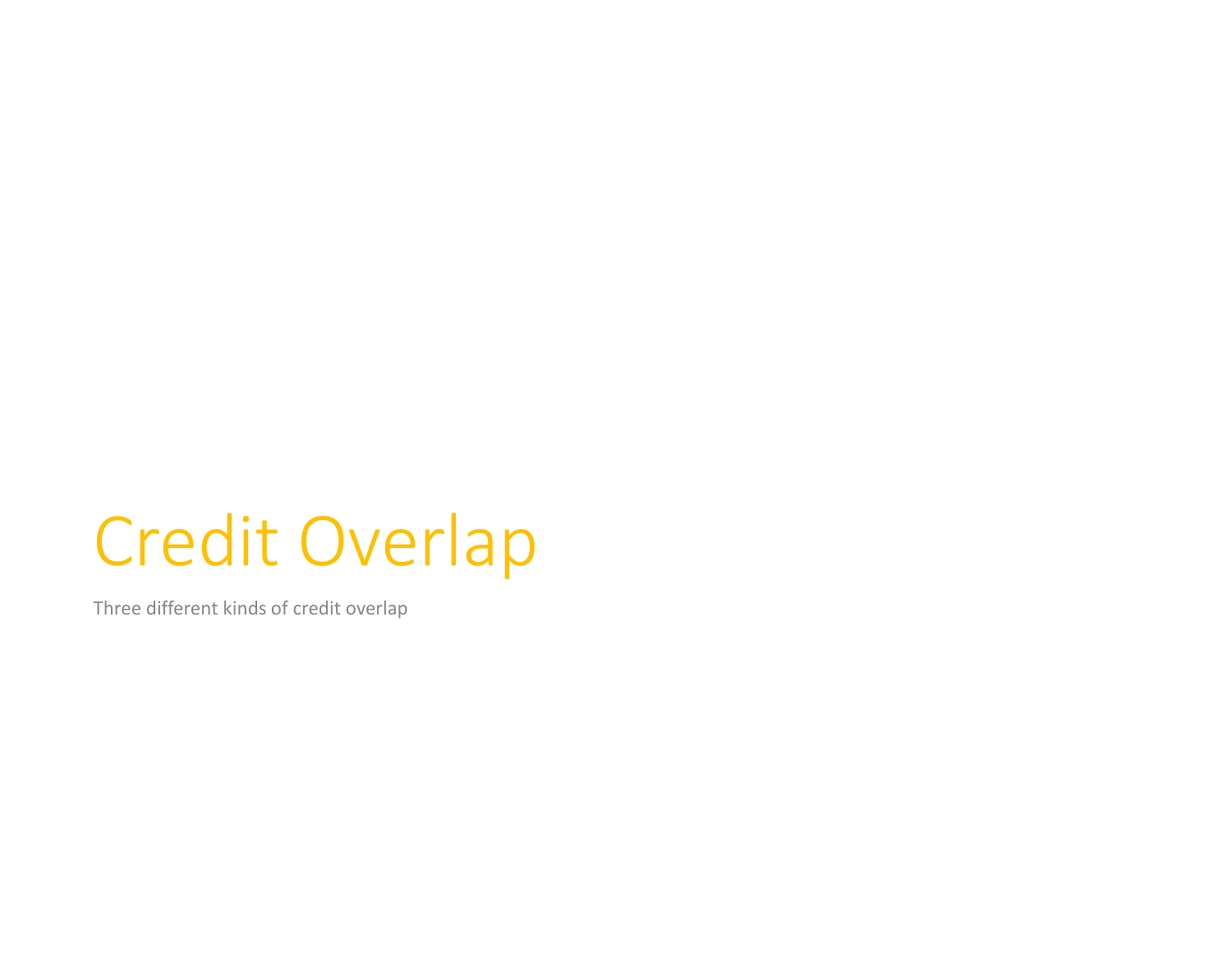### Description tab: Credit Overlap

• Credit Overlap but no duplication of credit‐ courses overlap but departments and faculty will allow students to get credit for both courses

| Does this course content overlap with that of an existing course?<br>$O$ No<br>$\odot$ Yes<br>Standard Statement Credit is awarded for only one of<br>ADD CREDIT COURSE<br>Non-Standard Statement<br>Please describe any series overlaps or one directional<br>CHEM 135/ENSC 135/ENTX 135 have some of the same topics as POSC 138 and POSC 138S. The<br>content of CHEM 135/ENSC 135/ENTX 135 and POSC 138 and POSC 138S can be taken without<br>duplication of credit. | <b>CREDIT STATEMENT</b> |  |
|--------------------------------------------------------------------------------------------------------------------------------------------------------------------------------------------------------------------------------------------------------------------------------------------------------------------------------------------------------------------------------------------------------------------------------------------------------------------------|-------------------------|--|
|                                                                                                                                                                                                                                                                                                                                                                                                                                                                          |                         |  |
| If the course content overlaps or duplicates the content of another course, describe the overlap or<br>duplication:                                                                                                                                                                                                                                                                                                                                                      |                         |  |
|                                                                                                                                                                                                                                                                                                                                                                                                                                                                          |                         |  |
|                                                                                                                                                                                                                                                                                                                                                                                                                                                                          |                         |  |
|                                                                                                                                                                                                                                                                                                                                                                                                                                                                          |                         |  |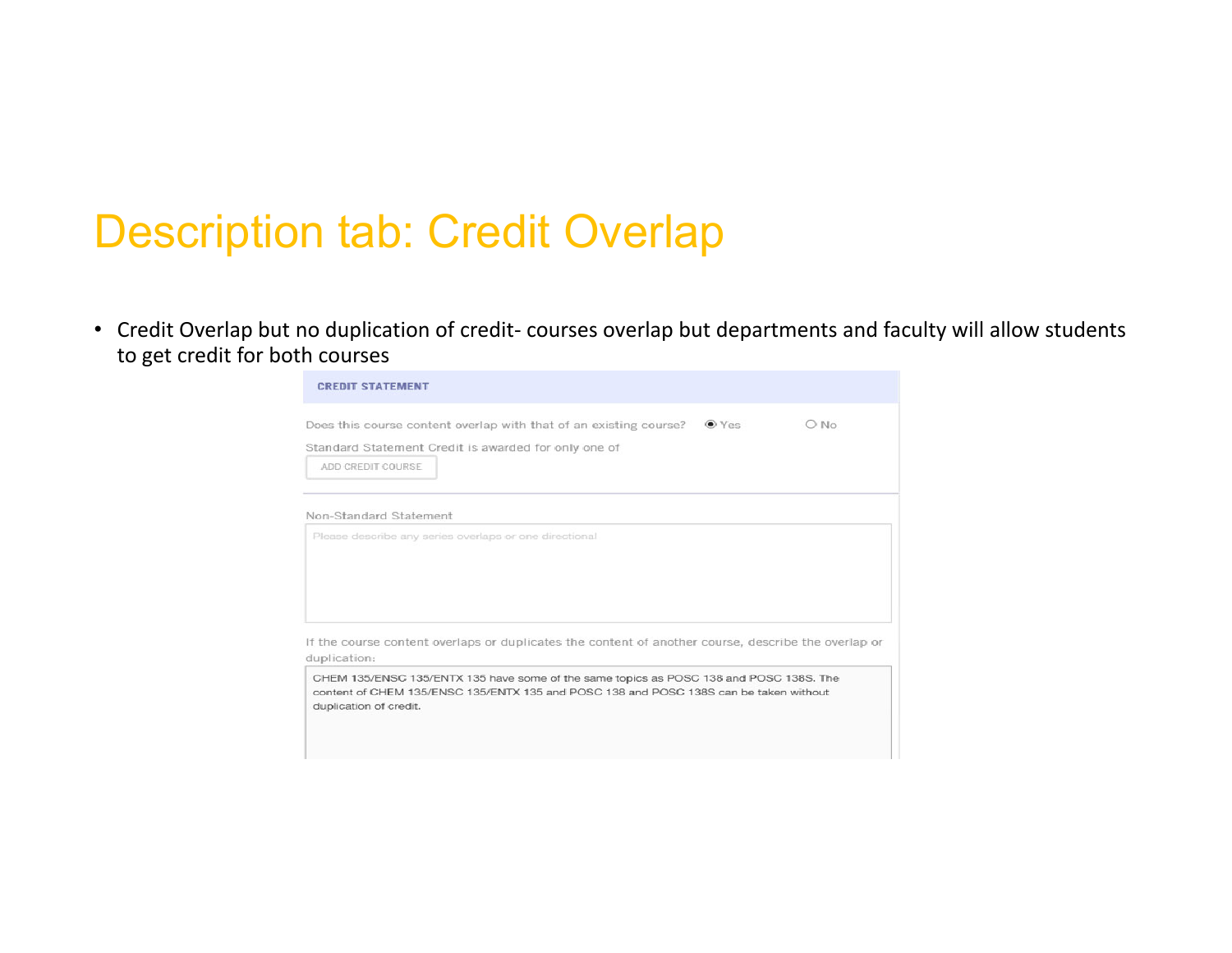### Description tab: Credit Overlap

- Credit Overlap bi-directional (two or more course proposals have the same credit overlap)
- Students are not allowed to get credit for both or multiple courses

| Standard Statement Credit is awarded for only one of<br>Political Science |   | 010W | ٠ | ADD ROW |  |
|---------------------------------------------------------------------------|---|------|---|---------|--|
| Political Science                                                         | ۰ | 010H | ۰ | ADD ROW |  |
| Non-Standard Statement                                                    |   |      |   |         |  |
|                                                                           |   |      |   |         |  |
| Please describe any series overlaps or one directional                    |   |      |   |         |  |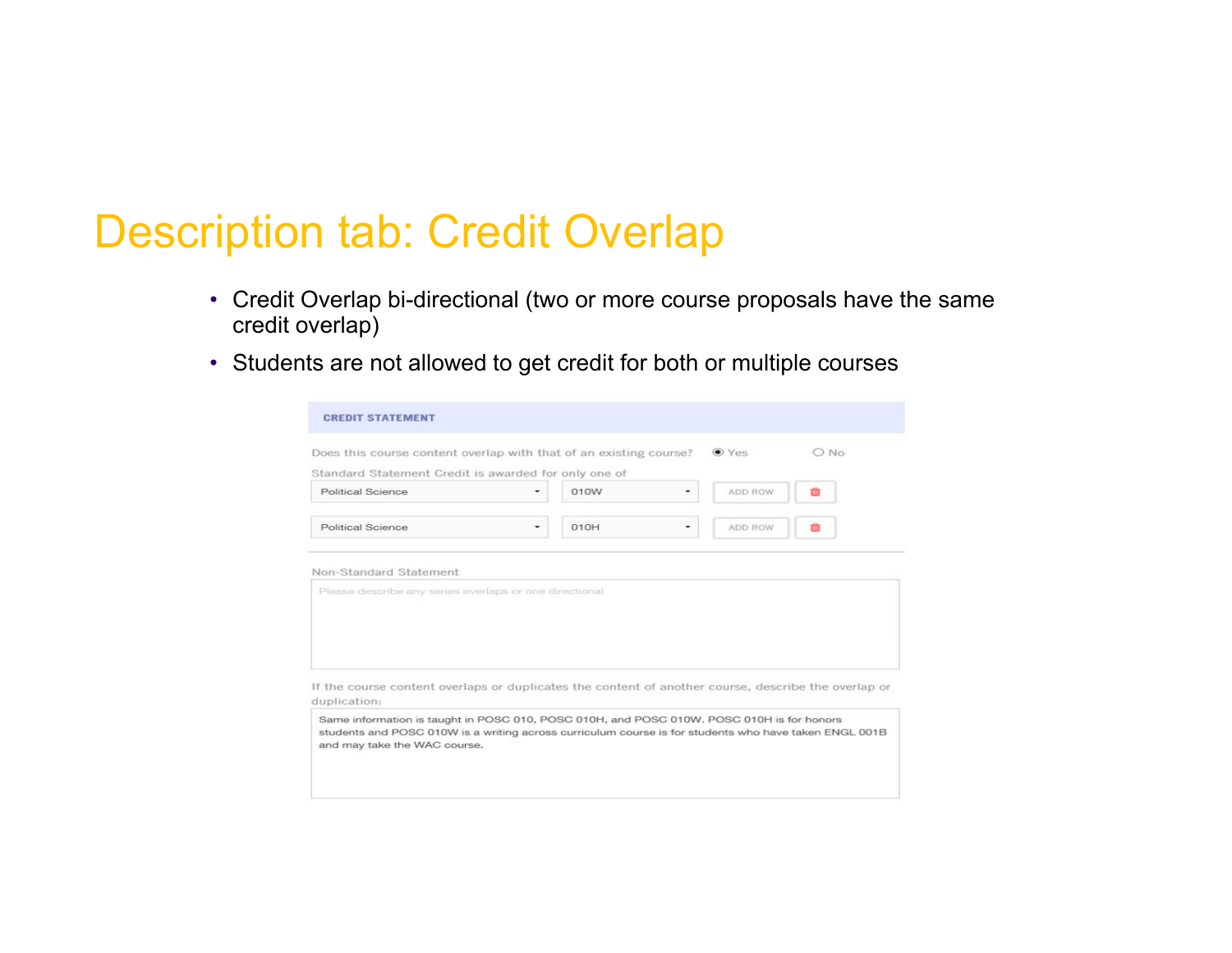## Description tab: Credit Overlap

• Credit overlap one directional (where one (first course) lists another course but the second course does not list the first course on the course proposal

Examples:

CS 005 credit overlap statement <sup>=</sup> Credit is not awarded for CS 005 if it has already been awarded for CS 010

CS 010 credit overlap statement <sup>=</sup> Credit is not awarded for CS 010 if it has already been awarded for CS 030

CS 030 does not have any credit overlap statement

OR

PHYS 134 credit overlap statement <sup>=</sup> Credit is not awarded for PHSY 134 if it has already been awarded for PHYS 132 or PHYS 133

PHYS 133 and PHYS 132 do not have <sup>a</sup> credit overlap statement.

OR

CHN credit overlap statement <sup>=</sup> Credit is awarded for only one of the following sequences: CHN 001, CHN 002, CHN 003, and CHN 004, and CHN 001, CHN 002, and CHN 020B; CHN 020A and CHN 020B

For the one directional statements it is crucial to look at the Catalog View to be sure you get the correct statement when entering into the Non‐Standard Statement credit field